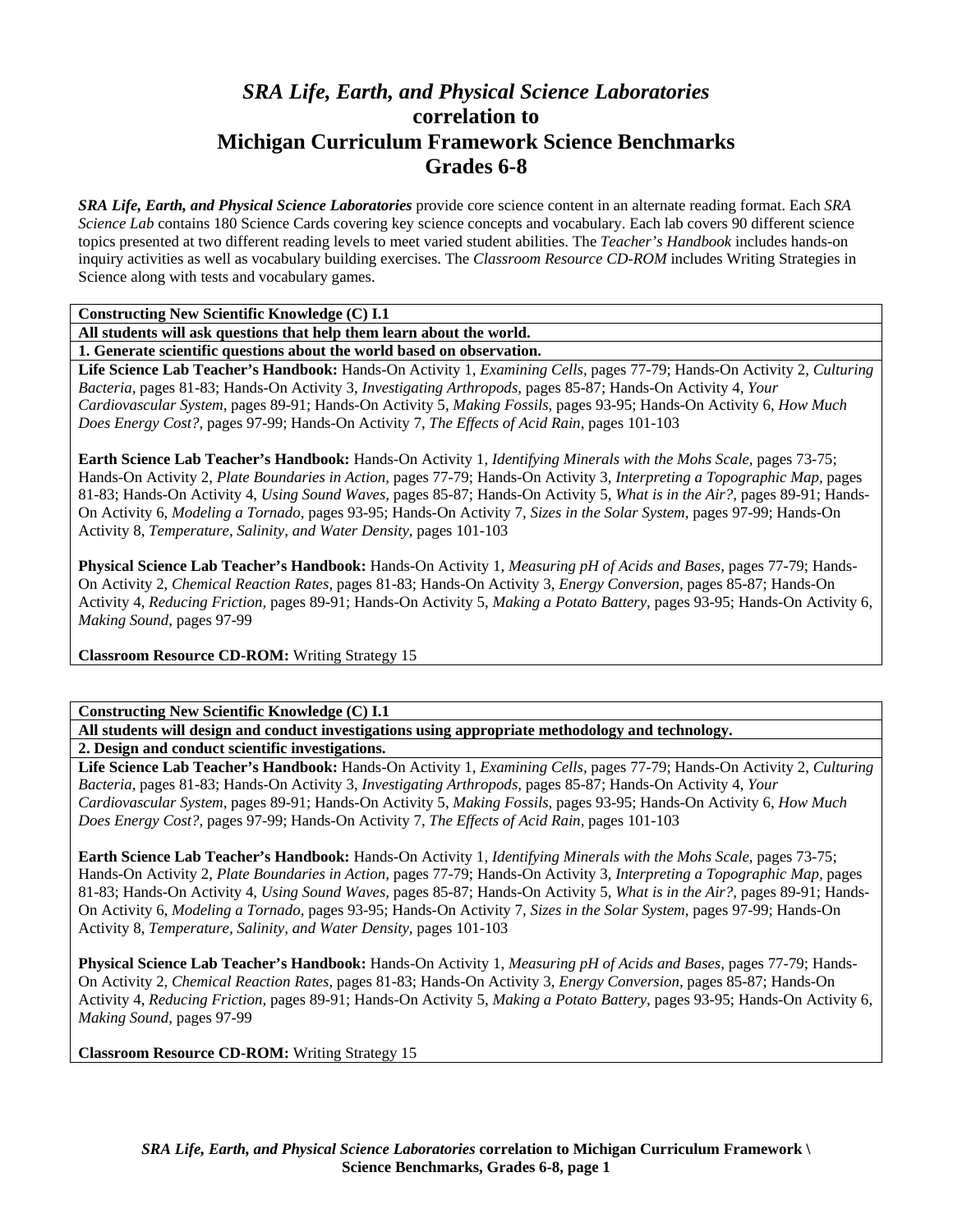**Constructing New Scientific Knowledge (C) I.1** 

**All students will design and conduct investigations using appropriate methodology and technology. 3. Use tools and equipment appropriate to scientific investigations.** 

**Life Science Lab Teacher's Handbook:** Hands-On Activity 1, *Examining Cells,* pages 77-79; Hands-On Activity 2, *Culturing Bacteria,* pages 81-83; Hands-On Activity 3, *Investigating Arthropods,* pages 85-87; Hands-On Activity 4, *Your Cardiovascular System,* pages 89-91; Hands-On Activity 5, *Making Fossils,* pages 93-95; Hands-On Activity 6, *How Much Does Energy Cost?,* pages 97-99; Hands-On Activity 7, *The Effects of Acid Rain,* pages 101-103

**Earth Science Lab Teacher's Handbook:** Hands-On Activity 1, *Identifying Minerals with the Mohs Scale,* pages 73-75; Hands-On Activity 2, *Plate Boundaries in Action,* pages 77-79; Hands-On Activity 3, *Interpreting a Topographic Map,* pages 81-83; Hands-On Activity 4, *Using Sound Waves,* pages 85-87; Hands-On Activity 5, *What is in the Air?,* pages 89-91; Hands-On Activity 6, *Modeling a Tornado,* pages 93-95; Hands-On Activity 7, *Sizes in the Solar System,* pages 97-99; Hands-On Activity 8, *Temperature, Salinity, and Water Density,* pages 101-103

**Physical Science Lab Teacher's Handbook:** Hands-On Activity 1, *Measuring pH of Acids and Bases,* pages 77-79; Hands-On Activity 2, *Chemical Reaction Rates,* pages 81-83; Hands-On Activity 3, *Energy Conversion,* pages 85-87; Hands-On Activity 4, *Reducing Friction,* pages 89-91; Hands-On Activity 5, *Making a Potato Battery,* pages 93-95; Hands-On Activity 6, *Making Sound,* pages 97-99

**Constructing New Scientific Knowledge (C) I.1** 

**All students will design and conduct investigations using appropriate methodology and technology. 4. Use metric measurement devices to provide consistency in an investigation.** 

**Life Science Lab Teacher's Handbook:** Hands-On Activity 4, *Your Cardiovascular System,* pages 89-91; Hands-On Activity 7, *The Effects of Acid Rain,* pages 101-103

**Earth Science Lab Teacher's Handbook:** Hands-On Activity 1, *Identifying Minerals with the Mohs Scale,* pages 73-75; Hands-On Activity 3, *Interpreting a Topographic Map,* pages 81-83; Hands-On Activity 5, *What is in the Air?,* pages 89-91; Hands-On Activity 7, *Sizes in the Solar System,* pages 97-99; Hands-On Activity 8, *Temperature, Salinity, and Water Density,* pages 101-103

**Physical Science Lab Teacher's Handbook:** Hands-On Activity 1, *Measuring pH of Acids and Bases,* pages 77-79; Hands-On Activity 2, *Chemical Reaction Rates,* pages 81-83; Hands-On Activity 3, *Energy Conversion,* pages 85-87; Hands-On Activity 4, *Reducing Friction,* pages 89-91; Hands-On Activity 6, *Making Sound,* pages 97-99

**Constructing New Scientific Knowledge (C) I.1** 

**All students will learn from books and other sources of information.** 

**5. Use sources of information in support of scientific investigations.** 

This concept is not covered at this level.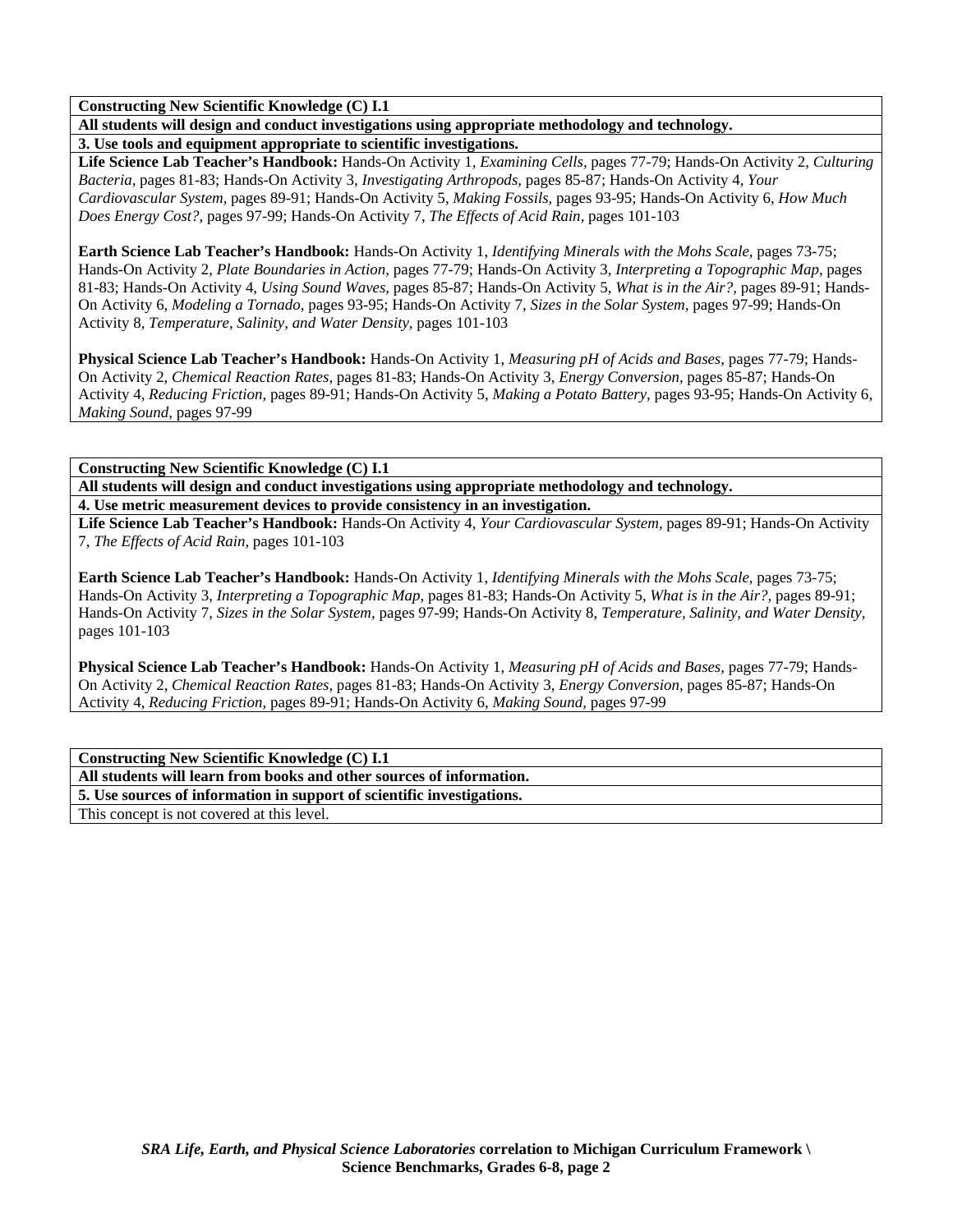**Constructing New Scientific Knowledge (C) I.1** 

**All students will communicate findings of investigations, using appropriate technology.** 

**6. Write and follow procedures in the form of step-by-step instructions, formulas, flow diagrams, and sketches. Life Science Lab Teacher's Handbook:** Hands-On Activity 1, *Examining Cells,* pages 77-79; Hands-On Activity 2, *Culturing Bacteria,* pages 81-83; Hands-On Activity 3, *Investigating Arthropods,* pages 85-87; Hands-On Activity 4, *Your Cardiovascular System,* pages 89-91; Hands-On Activity 5, *Making Fossils,* pages 93-95; Hands-On Activity 6, *How Much Does Energy Cost?,* pages 97-99; Hands-On Activity 7, *The Effects of Acid Rain,* pages 101-103

**Earth Science Lab Teacher's Handbook:** Hands-On Activity 1, *Identifying Minerals with the Mohs Scale,* pages 73-75; Hands-On Activity 2, *Plate Boundaries in Action,* pages 77-79; Hands-On Activity 3, *Interpreting a Topographic Map,* pages 81-83; Hands-On Activity 4, *Using Sound Waves,* pages 85-87; Hands-On Activity 5, *What is in the Air?,* pages 89-91; Hands-On Activity 6, *Modeling a Tornado,* pages 93-95; Hands-On Activity 7, *Sizes in the Solar System,* pages 97-99; Hands-On Activity 8, *Temperature, Salinity, and Water Density,* pages 101-103

**Physical Science Lab Teacher's Handbook:** Hands-On Activity 1, *Measuring pH of Acids and Bases,* pages 77-79; Hands-On Activity 2, *Chemical Reaction Rates,* pages 81-83; Hands-On Activity 3, *Energy Conversion,* pages 85-87; Hands-On Activity 4, *Reducing Friction,* pages 89-91; Hands-On Activity 5, *Making a Potato Battery,* pages 93-95; Hands-On Activity 6, *Making Sound,* pages 97-99

**Classroom Resource CD-ROM:** Writing Strategy 15, 21

**Reflecting on Scientific Knowledge (R) II.1** 

**All students will analyze claims for their scientific merit and explain how scientists decide what constitutes scientific knowledge.** 

**1. Evaluate the strengths and weaknesses of claims, arguments, or data.** 

**Life Science Lab Teacher's Handbook:** Hands-On Activity 1, *Examining Cells,* pages 77-79; Hands-On Activity 2, *Culturing Bacteria,* pages 81-83; Hands-On Activity 3, *Investigating Arthropods,* pages 85-87; Hands-On Activity 4, *Your Cardiovascular System,* pages 89-91; Hands-On Activity 5, *Making Fossils,* pages 93-95; Hands-On Activity 6, *How Much Does Energy Cost?,* pages 97-99; Hands-On Activity 7, *The Effects of Acid Rain,* pages 101-103

**Earth Science Lab Teacher's Handbook:** Hands-On Activity 1, *Identifying Minerals with the Mohs Scale,* pages 73-75; Hands-On Activity 2, *Plate Boundaries in Action,* pages 77-79; Hands-On Activity 3, *Interpreting a Topographic Map,* pages 81-83; Hands-On Activity 4, *Using Sound Waves,* pages 85-87; Hands-On Activity 5, *What is in the Air?,* pages 89-91; Hands-On Activity 6, *Modeling a Tornado,* pages 93-95; Hands-On Activity 7, *Sizes in the Solar System,* pages 97-99; Hands-On Activity 8, *Temperature, Salinity, and Water Density,* pages 101-103

**Physical Science Lab Teacher's Handbook:** Hands-On Activity 1, *Measuring pH of Acids and Bases,* pages 77-79; Hands-On Activity 2, *Chemical Reaction Rates,* pages 81-83; Hands-On Activity 3, *Energy Conversion,* pages 85-87; Hands-On Activity 4, *Reducing Friction,* pages 89-91; Hands-On Activity 5, *Making a Potato Battery,* pages 93-95; Hands-On Activity 6, *Making Sound,* pages 97-99

**Classroom Resource CD-ROM:** Writing Strategy 22, 24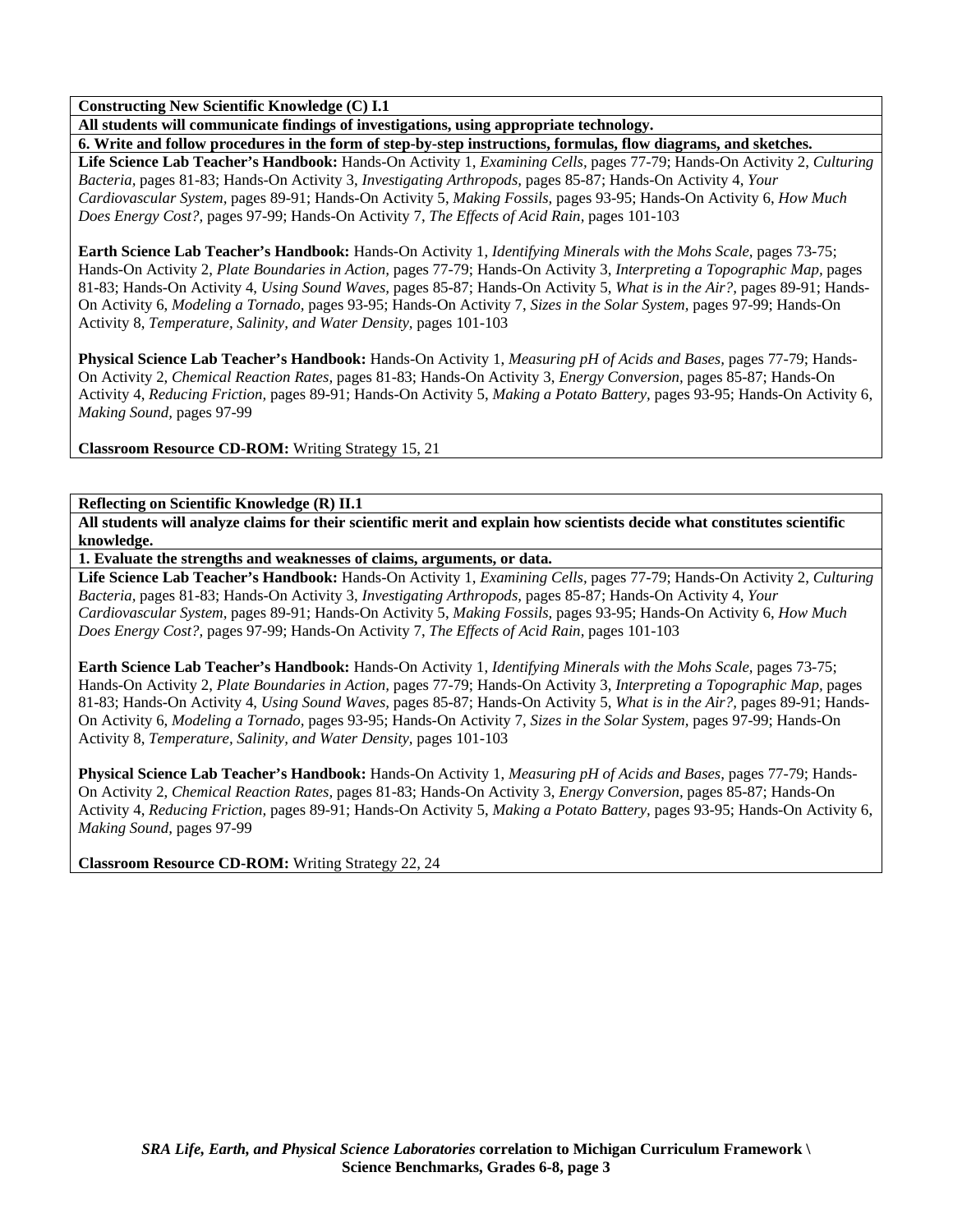**Reflecting on Scientific Knowledge (R) II.1** 

**All students will analyze claims for their scientific merit and explain how scientists decide what constitutes scientific knowledge.** 

**2. Describe limitations in personal knowledge.** 

**Life Science Lab Teacher's Handbook:** Hands-On Activity 1, *Examining Cells,* pages 77-79; Hands-On Activity 2, *Culturing Bacteria,* pages 81-83; Hands-On Activity 3, *Investigating Arthropods,* pages 85-87; Hands-On Activity 4, *Your Cardiovascular System,* pages 89-91; Hands-On Activity 5, *Making Fossils,* pages 93-95; Hands-On Activity 6, *How Much Does Energy Cost?,* pages 97-99; Hands-On Activity 7, *The Effects of Acid Rain,* pages 101-103

**Earth Science Lab Teacher's Handbook:** Hands-On Activity 1, *Identifying Minerals with the Mohs Scale,* pages 73-75; Hands-On Activity 2, *Plate Boundaries in Action,* pages 77-79; Hands-On Activity 3, *Interpreting a Topographic Map,* pages 81-83; Hands-On Activity 4, *Using Sound Waves,* pages 85-87; Hands-On Activity 5, *What is in the Air?,* pages 89-91; Hands-On Activity 6, *Modeling a Tornado,* pages 93-95; Hands-On Activity 7, *Sizes in the Solar System,* pages 97-99; Hands-On Activity 8, *Temperature, Salinity, and Water Density,* pages 101-103

**Physical Science Lab Teacher's Handbook:** Hands-On Activity 1, *Measuring pH of Acids and Bases,* pages 77-79; Hands-On Activity 2, *Chemical Reaction Rates,* pages 81-83; Hands-On Activity 3, *Energy Conversion,* pages 85-87; Hands-On Activity 4, *Reducing Friction,* pages 89-91; Hands-On Activity 5, *Making a Potato Battery,* pages 93-95; Hands-On Activity 6, *Making Sound,* pages 97-99

**Reflecting on Scientific Knowledge (R) II.1** 

**All students will show how science is related to other ways of knowing.** 

**3. Show how common themes of science, mathematics, and technology apply in real-world contexts.** 

**Life Science Lab Teacher's Handbook:** Hands-On Activity 1, *Examining Cells,* pages 77-79; Hands-On Activity 2, *Culturing Bacteria,* pages 81-83; Hands-On Activity 3, *Investigating Arthropods,* pages 85-87; Hands-On Activity 4, *Your Cardiovascular System,* pages 89-91; Hands-On Activity 5, *Making Fossils,* pages 93-95; Hands-On Activity 6, *How Much Does Energy Cost?,* pages 97-99; Hands-On Activity 7, *The Effects of Acid Rain,* pages 101-103

**Earth Science Lab Teacher's Handbook:** Hands-On Activity 1, *Identifying Minerals with the Mohs Scale,* pages 73-75; Hands-On Activity 2, *Plate Boundaries in Action,* pages 77-79; Hands-On Activity 3, *Interpreting a Topographic Map,* pages 81-83; Hands-On Activity 4, *Using Sound Waves,* pages 85-87; Hands-On Activity 5, *What is in the Air?,* pages 89-91; Hands-On Activity 6, *Modeling a Tornado,* pages 93-95; Hands-On Activity 7, *Sizes in the Solar System,* pages 97-99; Hands-On Activity 8, *Temperature, Salinity, and Water Density,* pages 101-103

**Physical Science Lab Teacher's Handbook:** Hands-On Activity 1, *Measuring pH of Acids and Bases,* pages 77-79; Hands-On Activity 2, *Chemical Reaction Rates,* pages 81-83; Hands-On Activity 3, *Energy Conversion,* pages 85-87; Hands-On Activity 4, *Reducing Friction,* pages 89-91; Hands-On Activity 5, *Making a Potato Battery,* pages 93-95; Hands-On Activity 6, *Making Sound,* pages 97-99

**Reflecting on Scientific Knowledge (R) II.1** 

**All students will show how science and technology affect our society.** 

**4. Describe the advantages and risks of new technologies.** 

**Life Science Lab, Level A: Cards 83, 84, 87, 88, 89, 90 Life Science Lab, Level B:** Cards 83, 84, 87, 88, 89, 90 **Life Science Lab Teacher's Handbook:** Hands-On Activity 7, *The Effects of Acid Rain,* pages 101-103

Earth Science Lab, Level A: Cards 16, 20, 31, 32, 41, 51, 54, 59, 60, 61, 70, 79, 80, 81, 88 Earth Science Lab, Level B: Cards 16, 20, 31, 32, 42, 51, 54, 59, 50, 61, 70, 79, 80, 81, 88 **Earth Science Lab Teacher's Handbook:** Hands-On Activity 5, *What is in the Air?,* pages 89-91

**Physical Science Lab, Level A:** Cards 33, 35, 73, 76, 81, 84, 90 **Physical Science Lab, Level B:** Cards 33, 35, 73, 76, 81, 84, 90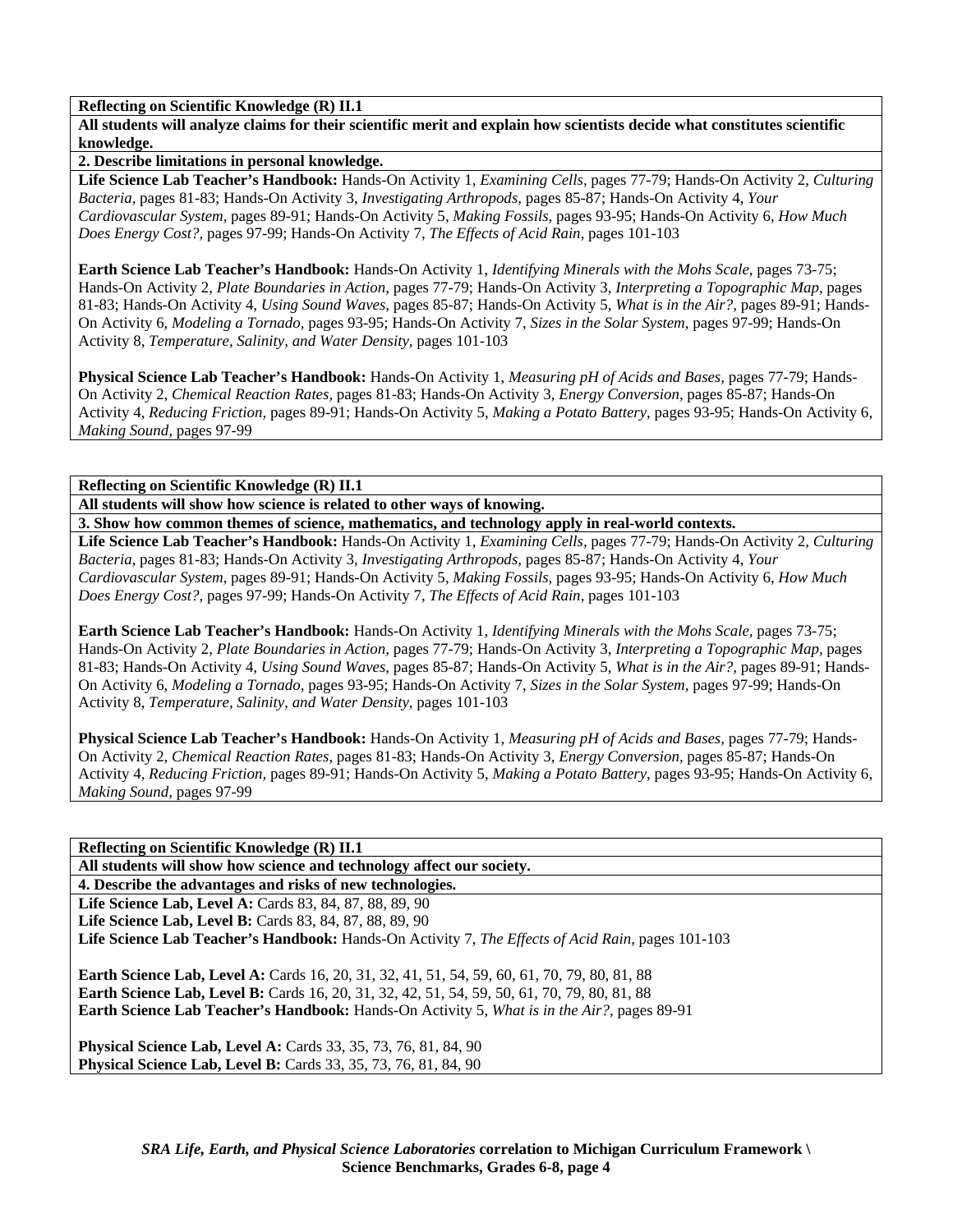**Reflecting on Scientific Knowledge (R) II.1** 

**All students will show how science and technology affect our society.** 

**5. Develop an awareness of and sensitivity to the natural world.** 

Life Science Lab, Level A: Cards 1, 2, 3, 4, 5, 6, 7, 8, 9, 10, 11, 12, 13, 14, 15, 16, 17, 18, 19, 20, 21, 22, 23, 24, 25, 26, 27, 28,2 9, 30, 31, 32, 33, 34, 35, 36, 37, 38, 39, 40, 41, 42, 43, 44, 45, 46, 47, 48, 49, 50, 51, 52, 53, 54, 55, 56, 57, 58, 59, 60, 61, 62, 63, 64, 65, 66, 67, 68, 69, 70, 71, 72, 73, 74, 75, 76, 77, 78, 79, 80, 81, 82, 83, 84, 85, 86, 87, 88, 89, 90 Life Science Lab, Level B: Cards 1, 2, 3, 4, 5, 6, 7, 8, 9, 10, 11, 12, 13, 14, 15, 16, 17, 18, 19, 20, 21, 22, 23, 24, 25, 26, 27, 28,2 9, 30, 31, 32, 33, 34, 35, 36, 37, 38, 39, 40, 41, 42, 43, 44, 45, 46, 47, 48, 49, 50, 51, 52, 53, 54, 55, 56, 57, 58, 59, 60, 61, 62, 63, 64, 65, 66, 67, 68, 69, 70, 71, 72, 73, 74, 75, 76, 77, 78, 79, 80, 81, 82, 83, 84, 85, 86, 87, 88, 89, 90 **Life Science Lab Teacher's Handbook:** Hands-On Activity 1, *Examining Cells,* pages 77-79; Hands-On Activity 2, *Culturing Bacteria,* pages 81-83; Hands-On Activity 3, *Investigating Arthropods,* pages 85-87; Hands-On Activity 4, *Your Cardiovascular System,* pages 89-91; Hands-On Activity 5, *Making Fossils,* pages 93-95; Hands-On Activity 6, *How Much Does Energy Cost?,* pages 97-99; Hands-On Activity 7, *The Effects of Acid Rain,* pages 101-103

**Earth Science Lab, Level A:** Cards 1, 2, 3, 4, 5, 6, 7, 8, 9, 10, 11, 12, 13, 14, 15, 16, 17, 18, 19, 20, 21, 22, 23, 24, 25, 26, 27, 28,2 9, 30, 31, 32, 33, 34, 35, 36, 37, 38, 39, 40, 41, 42, 43, 44, 45, 46, 47, 48, 49, 50, 51, 52, 53, 54, 55, 56, 57, 58, 59, 60, 61, 62, 63, 64, 65, 66, 67, 68, 69, 70, 71, 72, 73, 74, 75, 76, 77, 78, 79, 80, 81, 82, 83, 84, 85, 86, 87, 88, 89, 90

**Earth Science Lab, Level B:** Cards 1, 2, 3, 4, 5, 6, 7, 8, 9, 10, 11, 12, 13, 14, 15, 16, 17, 18, 19, 20, 21, 22, 23, 24, 25, 26, 27, 28,2 9, 30, 31, 32, 33, 34, 35, 36, 37, 38, 39, 40, 41, 42, 43, 44, 45, 46, 47, 48, 49, 50, 51, 52, 53, 54, 55, 56, 57, 58, 59, 60, 61, 62, 63, 64, 65, 66, 67, 68, 69, 70, 71, 72, 73, 74, 75, 76, 77, 78, 79, 80, 81, 82, 83, 84, 85, 86, 87, 88, 89, 90

**Earth Science Lab Teacher's Handbook:** Hands-On Activity 1, *Identifying Minerals with the Mohs Scale,* pages 73-75; Hands-On Activity 2, *Plate Boundaries in Action,* pages 77-79; Hands-On Activity 3, *Interpreting a Topographic Map,* pages 81-83; Hands-On Activity 4, *Using Sound Waves,* pages 85-87; Hands-On Activity 5, *What is in the Air?,* pages 89-91; Hands-On Activity 6, *Modeling a Tornado,* pages 93-95; Hands-On Activity 7, *Sizes in the Solar System,* pages 97-99; Hands-On Activity 8, *Temperature, Salinity, and Water Density,* pages 101-103

**Physical Science Lab, Level A:** Cards 1, 2, 3, 4, 5, 6, 7, 8, 9, 10, 11, 12, 13, 14, 15, 16, 17, 18, 19, 20, 21, 22, 23, 24, 25, 26, 27, 28,2 9, 30, 31, 32, 33, 34, 35, 36, 37, 38, 39, 40, 41, 42, 43, 44, 45, 46, 47, 48, 49, 50, 51, 52, 53, 54, 55, 56, 57, 58, 59, 60, 61, 62, 63, 64, 65, 66, 67, 68, 69, 70, 71, 72, 73, 74, 75, 76, 77, 78, 79, 80, 81, 82, 83, 84, 85, 86, 87, 88, 89, 90 **Physical Science Lab, Level B:** Cards 1, 2, 3, 4, 5, 6, 7, 8, 9, 10, 11, 12, 13, 14, 15, 16, 17, 18, 19, 20, 21, 22, 23, 24, 25, 26, 27, 28,2 9, 30, 31, 32, 33, 34, 35, 36, 37, 38, 39, 40, 41, 42, 43, 44, 45, 46, 47, 48, 49, 50, 51, 52, 53, 54, 55, 56, 57, 58, 59, 60, 61, 62, 63, 64, 65, 66, 67, 68, 69, 70, 71, 72, 73, 74, 75, 76, 77, 78, 79, 80, 81, 82, 83, 84, 85, 86, 87, 88, 89, 90 **Physical Science Lab Teacher's Handbook:** Hands-On Activity 1, *Measuring pH of Acids and Bases,* pages 77-79; Hands-On Activity 2, *Chemical Reaction Rates,* pages 81-83; Hands-On Activity 3, *Energy Conversion,* pages 85-87; Hands-On Activity 4, *Reducing Friction,* pages 89-91; Hands-On Activity 5, *Making a Potato Battery,* pages 93-95; Hands-On Activity 6, *Making Sound,* pages 97-99

**Reflecting on Scientific Knowledge (R) II.1** 

**All students will show how people of diverse cultures have contributed to and influenced developments in science. 6. Recognize the contributions made in science by cultures and individuals of diverse backgrounds.** 

Life Science Lab, Level A: Cards 2, 5, 46, 59, 69 **Life Science Lab, Level B:** Cards 2, 5, 46, 59, 69

**Earth Science Lab, Level A: Cards 10, 68, 72, 78 Earth Science Lab, Level B: Cards 10, 68, 72, 78** 

Physical Science Lab, Level A: Cards 3, 7, 17, 55 **Physical Science Lab, Level B: Cards 3, 7, 17, 55** 

**Cells (LC) III.1** 

**All students will apply an understanding of cells to the functioning of multicellular organisms, including how cells grow, develop, ad reproduce.** 

**1. Demonstrate evidence that all parts of living things are made of cells.** 

Life Science Lab, Level A: Cards 1, 5, 6, 7, 8, 9, 10 **Life Science Lab, Level B:** Cards 1, 5, 6, 7, 8, 9, 10

**Life Science Lab Teacher's Handbook:** Hands-On Activity 1, *Examining Cells,* pages 77-79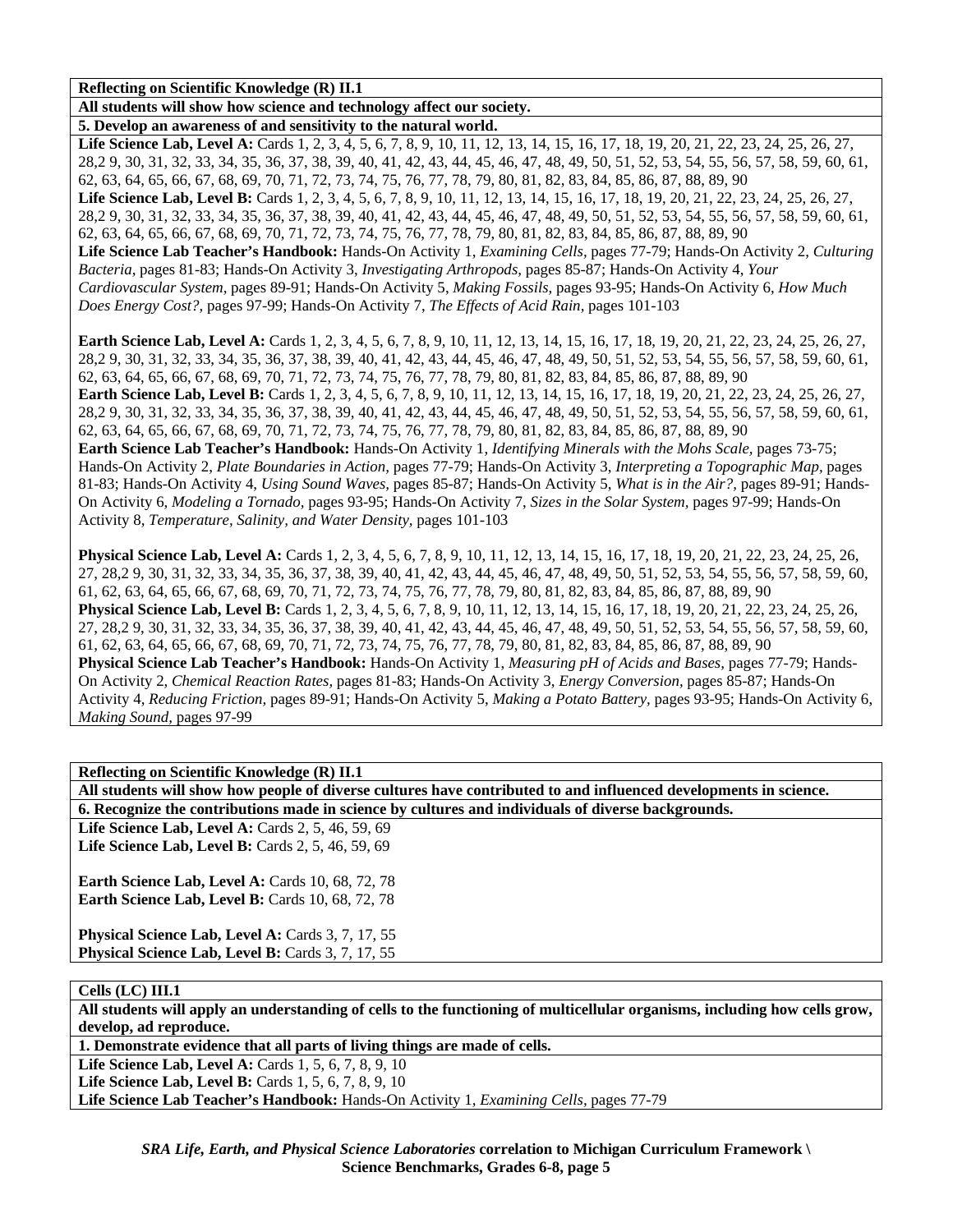#### **Cells (LC) III.1**

**All students will apply an understanding of cells to the functioning of multicellular organisms, including how cells grow, develop, ad reproduce.** 

**2. Explain why and how selected specialized cells are needed by plants and animals.** 

Life Science Lab, Level A: Cards 6, 7, 9, 16, 17, 18, 19, 20, 21, 44, 47, 58

Life Science Lab, Level B: Cards 6, 7, 9, 16, 17, 18, 19, 20, 21, 44, 47, 58

**Life Science Lab Teacher's Handbook:** Hands-On Activity 1, *Examining Cells,* pages 77-79; Hands-On Activity 4, *Your Cardiovascular System,* pages 89-91

**Organization of Living Things (LO) III.2** 

**All students will use classification systems to describe groups of living things.** 

**1. Compare and classify organisms into major groups on the basis of their structure.** 

Life Science Lab, Level A: Cards 2, 3, 11, 12, 13, 14, 15, 16, 17, 18, 19, 20, 21, 22, 25, 27, 228, 29, 30, 31, 32, 33, 34, 35, 36, 37, 38, 39, 40

Life Science Lab, Level B: Cards 2, 3, 11, 12, 13, 14, 15, 16, 17, 18, 19, 20, 21, 22, 25, 27, 28, 29, 30, 31, 32, 33, 34, 35, 36, 37, 38, 39, 40

**Life Science Lab Teacher's Handbook:** Hands-On Activity 2, *Culturing Bacteria,* pages 81-83; Hands-On Activity 3, *Investigating Arthropods,* pages 85-87

**Organization of Living Things (LO) III.2** 

**All students will compare and contrast differences in the life cycles of living things.** 

**2. Describe the life cycle of a flowering plant.** 

Life Science Lab, Level A: Cards 20, 22 Life Science Lab, Level B: Cards 20, 22

**Organization of Living Things (LO) III.2** 

**All students will investigate and explain how living things obtain and use energy.** 

**3. Describe evidence that plants make and store food.** 

**Life Science Lab, Level A: Cards 7, 16, 17** 

Life Science Lab, Level B: Cards 7, 16, 17

**Organization of Living Things (LO) III.2 All students will analyze how parts of living things are adapted to carry out specific functions. 4. Explain how selected systems and processes work together in animals. Life Science Lab, Level A:** Cards 44, 45, 46, 47, 48, 49, 50, 51, 52, 53, 54, 55, 56, 57, 58 Life Science Lab, Level B: Cards 44, 45, 46, 47, 48, 49, 50, 51, 52, 53, 54, 55, 56, 57, 58 **Life Science Lab Teacher's Handbook:** Hands-On Activity 4, *Your Cardiovascular System,* pages 89-91

**Heredity (LH) III.3** 

**All students will investigate and explain how characteristics of living things are passed on through generations. 1. Describe how the characteristics of living things are passed on through generations.**  Life Science Lab, Level A: Cards 60, 61, 62, 63, 64 Life Science Lab, Level B: Cards 60, 61, 62, 63, 64

**Heredity (LH) III.3**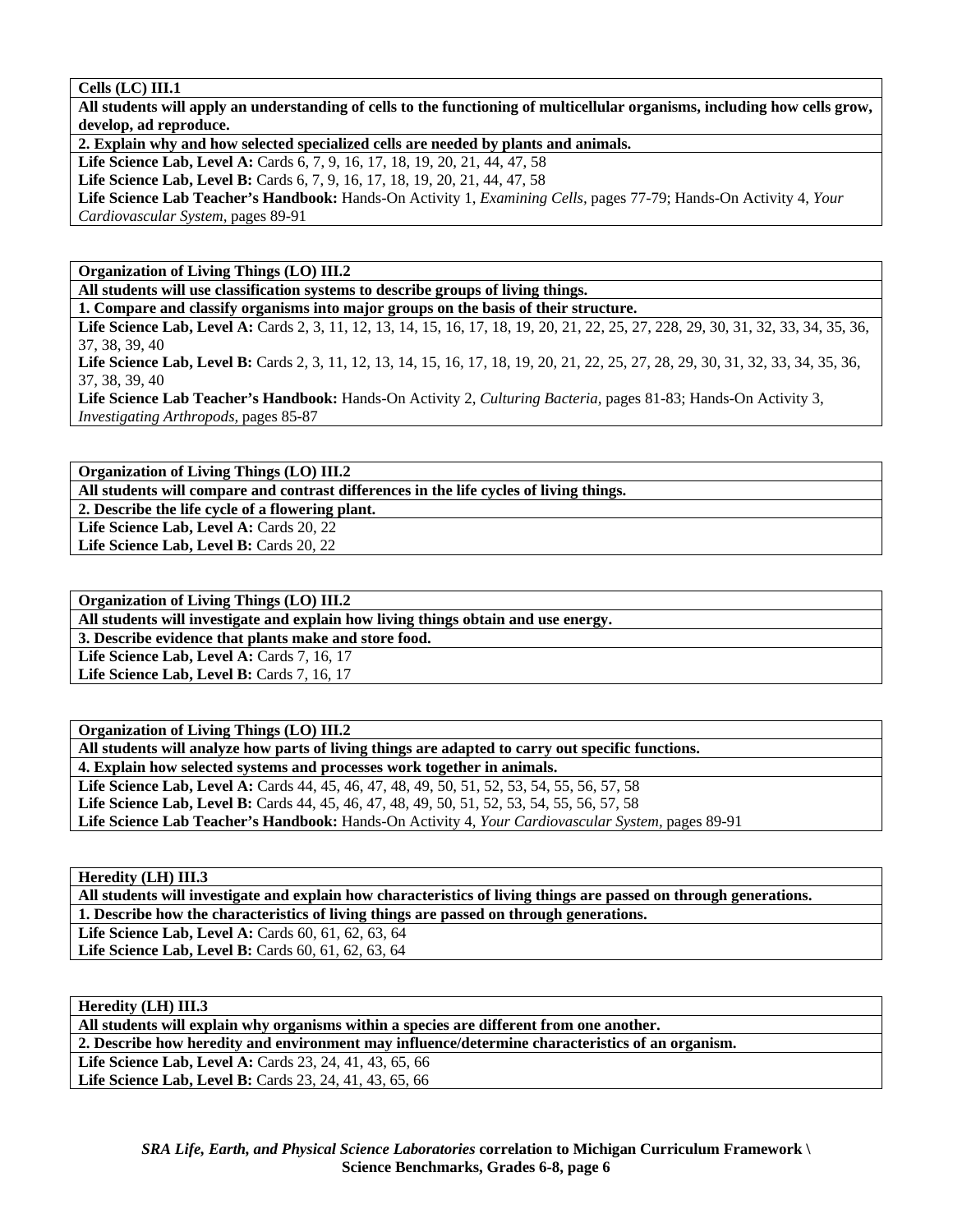## **Evolution (LE) III.4**

**All students will explain how scientists construct and scientifically test theories concerning the origin of life and evolution of species.** 

**1. Describe how scientific theory traces possible evolutionary relationships among present and past life forms.** 

**Life Science Lab, Level A:** Cards 65, 66, 67, 68

Life Science Lab, Level B: Cards 65, 66, 67, 68

#### **Evolution (LE) III.4**

**All students will compare ways that living organisms are adapted (suited) to survive and reproduce in their environments and explain how species change through time.** 

**2. Explain how new traits might become established in a population and how species become extinct.** 

**Life Science Lab, Level A:** Cards 64, 65, 66, 67, 86 Life Science Lab, Level B: Cards 64, 65, 66, 67, 86

**Ecosystems (LEC) III.5** 

**All students will explain how parts of an ecosystem are related and how they interact.** 

**1. Describe common patterns of relationships among populations.** 

**Life Science Lab, Level A:** Cards 70, 71, 72, 73, 74, 75, 76, 77

**Life Science Lab, Level B:** Cards 70, 71, 72, 73, 74, 75, 76, 77

**Ecosystems (LEC) III.5** 

**All students will explain how energy is distributed to living things in an ecosystem.** 

**2. Describe how organisms acquire energy directly or indirectly from sunlight.** 

**Life Science Lab, Level A: Cards 7, 16, 17, 76, 77** 

Life Science Lab, Level B: Cards 7, 16, 17, 76, 77

**Ecosystems (LEC) III.5** 

**All students will investigate and explain how communities of living things change over a period of time. 3. Predict the effects of changes in one population in a food web or other populations.** 

**Life Science Lab, Level A: Cards 72, 76, 77** 

**Life Science Lab, Level B: Cards 72, 76, 77** 

**Life Science Lab Teacher's Handbook:** Hands-On Activity 6, *How Much Does Energy Cost?,* pages 97-99

**Ecosystems (LEC) III.5** 

**All students will investigate and explain how communities of living things change over a period of time.** 

**4. Describe the likely succession of a given ecosystem over time.** 

Life Science Lab, Level A: Card 80

Life Science Lab, Level B: Card 80

## **Ecosystems (LEC) III.5**

**All students will analyze how humans and the environment interact.** 

**5. Explain how humans use and benefit from plant and animal materials.** 

**Life Science Lab, Level A: Cards 22, 45, 46, 84, 85 Life Science Lab, Level B: Cards 22, 45, 46, 84, 85** 

Earth Science Lab, Level A: Cards 35, 90 **Earth Science Lab, Level B: Cards 35, 90** 

**Physical Science Lab, Level A: Card 38 Physical Science Lab, Level B: Card 38**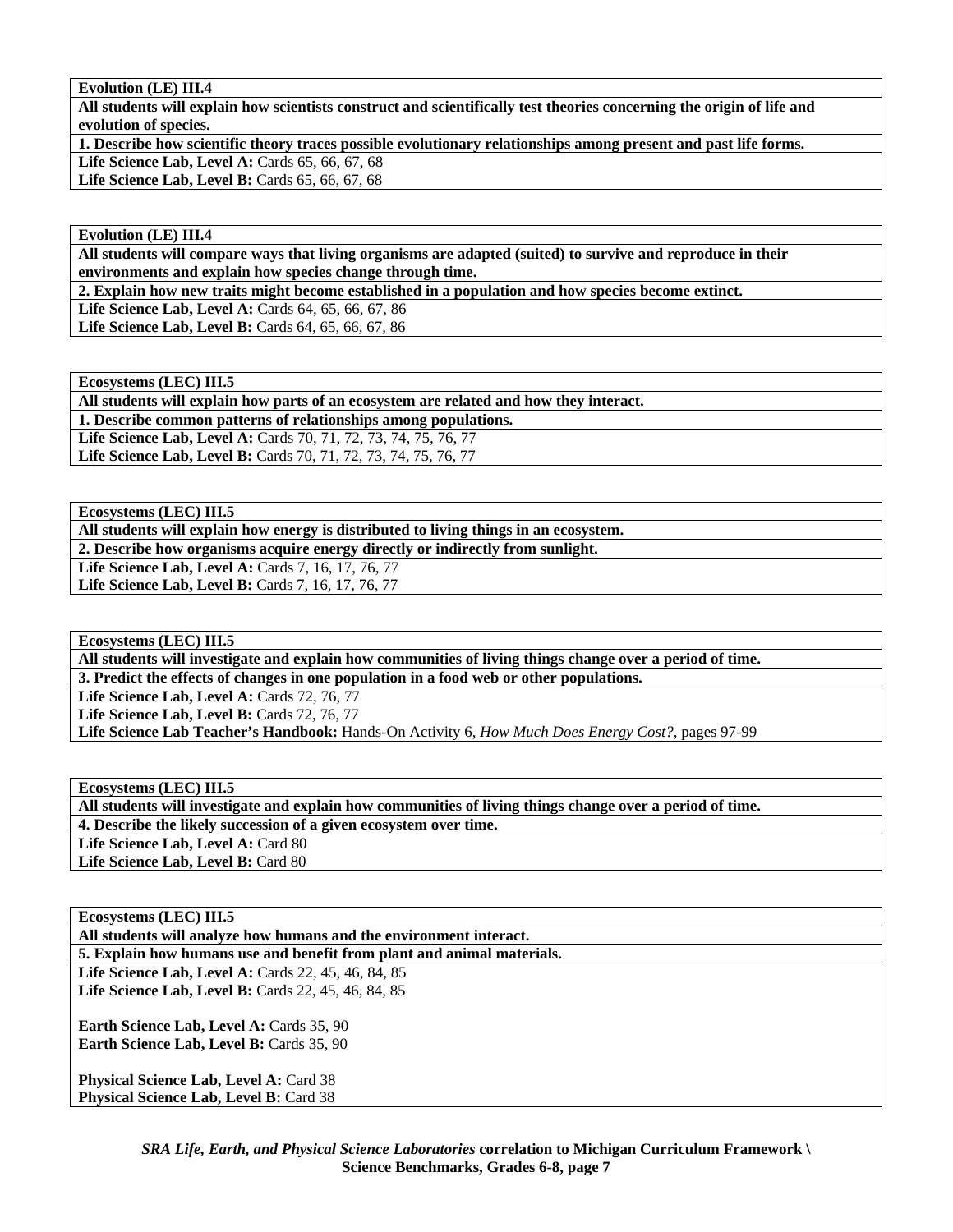**Ecosystems (LEC) III.5** 

**All students will analyze how humans and the environment interact.** 

**6. Describe ways in which humans alter the environment. Life Science Lab, Level A: Cards 84, 86, 87, 88, 89, 90 Life Science Lab, Level B:** Cards 84, 86, 87, 88, 89, 90 **Life Science Lab Teacher's Handbook:** Hands-On Activity 7, *The Effects of Acid Rain,* pages 101-103

**Earth Science Lab, Level A: Cards 37, 42, 59, 60, 61, 86 Earth Science Lab, Level B:** Cards 37, 42, 59, 60, 61, 86 **Earth Science Lab Teacher's Handbook:** Hands-On Activity 5, *What is in the Air?,* pages 89-91

**Matter and Energy (PME) IV.1** 

**All students will measure and describe the things around us. 1. Describe and compare objects in terms of mass, volume, and density.** 

**Physical Science Lab, Level A: Card 2** 

**Physical Science Lab, Level B: Card 2** 

**Matter and Energy (PME) IV.1** 

**All students will measure and describe the things around us.** 

**2. Explain when length, mass, weight, density, area, volume or temperature are appropriate to describe the properties of an object or substance.** 

**Physical Science Lab, Level A: Cards 1, 2 Physical Science Lab, Level B: Cards 1, 2** 

**Matter and Energy (PME) IV.1** 

**All students will explain what the world around us is made of.** 

**3. Classify substances as elements, compounds, or mixtures and justify classifications in terms of atoms and molecules. Physical Science Lab, Level A: Cards 3, 4, 10, 11, 12, 13** 

**Physical Science Lab, Level B:** Cards 3, 4, 10, 11, 12, 13

**Matter and Energy (PME) IV.1** 

**All students will explain what the world around us is made of.** 

**4. Describe the arrangement and motion of molecules in solids, liquids, and gases.** 

**Physical Science Lab, Level A: Cards 5, 6, 42** 

**Physical Science Lab, Level B: Cards 5, 6, 42** 

**Matter and Energy (PME) IV.1** 

**All students will explain how electricity [and magnetism; see PMO] interact with matter.** 

**5. Construct simple circuits and explain how they work in terms of the flow of current.** 

Physical Science Lab, Level A: Cards 68, 69, 72 Physical Science Lab, Level B: Cards 68, 69, 72

**Matter and Energy (PME) IV.1** 

**All students will explain how electricity [and magnetism; see PMO] interact with matter.** 

**6. Investigate electrical devices and explain how they work, using instructions and appropriate safety precautions.** 

**Physical Science Lab, Level A: Cards 68, 69, 70, 71, 72, 73** 

**Physical Science Lab, Level B: Cards 68, 69, 70, 71, 72, 73** 

**Physical Science Lab Teacher's Handbook:** Hands-On Activity 5, *Making a Potato Battery,* pages 93-95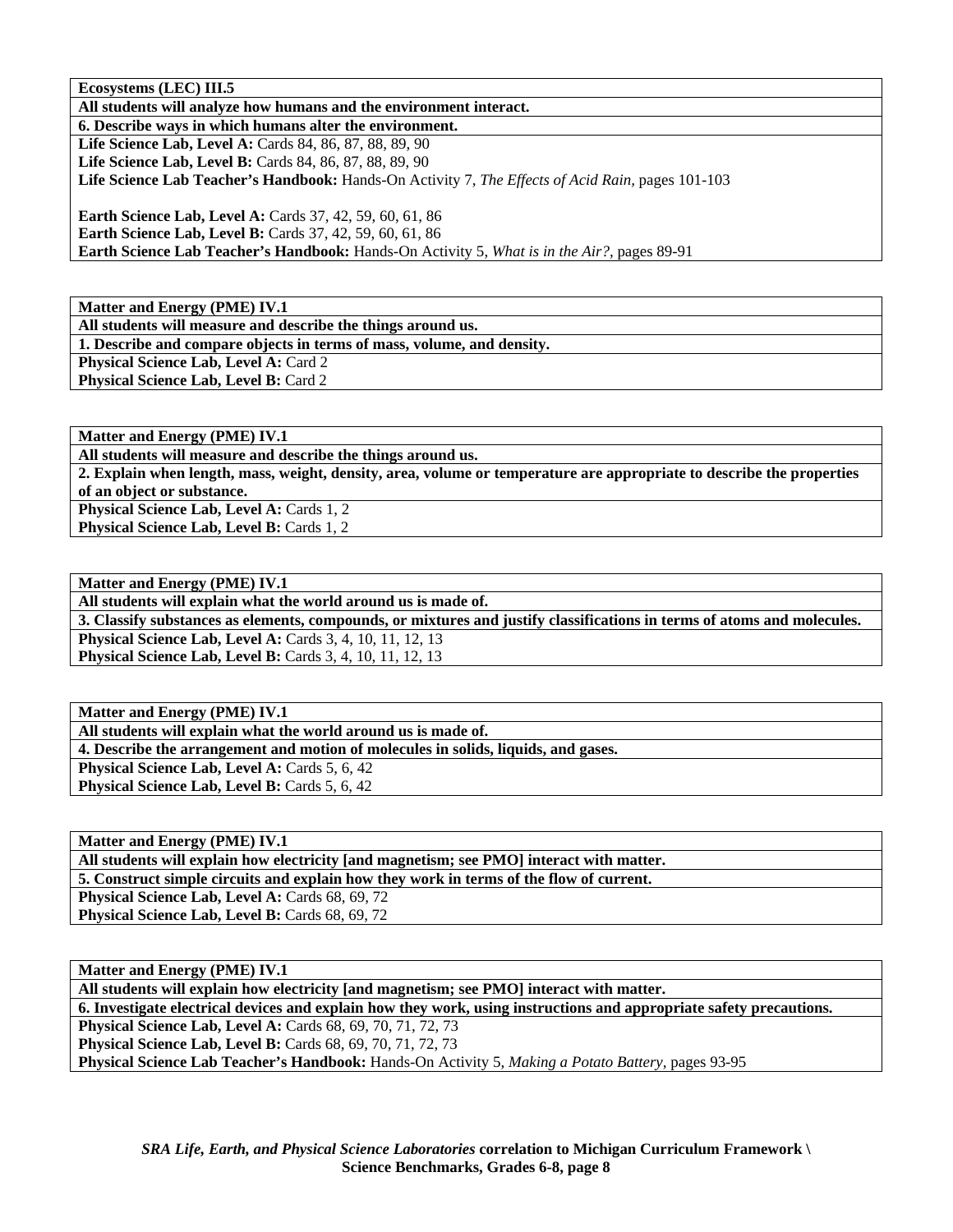**Changes in Matter (PCM) IV.2** 

**All students will investigate, describe and analyze ways in which matter changes.** 

**1. Describe common changes in matter: evaporation, condensation, sublimation, thermal expansion, and contraction. Earth Science Lab, Level A: Cards 47, 48, 49** 

Earth Science Lab, Level B: Cards 47, 48, 49

**Physical Science Lab, Level A: Cards 6, 42 Physical Science Lab, Level B: Cards 6, 42** 

**Changes in Matter (PCM) IV.2** 

**All students will investigate, describe and analyze ways in which matter changes.** 

**2. Describe common chemical changes in terms of properties of reactants and products.** 

**Physical Science Lab, Level A: Cards 9, 27, 28, 29, 30** 

**Physical Science Lab, Level B: Cards 9, 27, 28, 29, 30** 

**Physical Science Lab Teacher's Handbook:** Hands-On Activity 2, *Chemical Reaction Rates,* pages 81-83

**Changes in Matter (PCM) IV.2** 

**All students will explain how visible changes in matter are related to atoms and molecules.** 

**3. Explain physical changes in terms of the arrangement and motion of atoms and molecules.** 

Physical Science Lab, Level A: Cards 6, 7, 42

**Physical Science Lab, Level B: Cards 6, 7, 42** 

**Changes in Matter (PCM) IV.2** 

**All students will investigate, describe and analyze ways in which matter changes.** 

**4. Describe common energy transformations in everyday situations.** 

**Physical Science Lab, Level A:** Cards 34, 36, 37, 39, 40, 41, 42, 45, 46, 47, 48, 49, 66, 67, 76, 77, 78, 79, 82, 83 **Physical Science Lab, Level B:** Cards 34, 36, 37, 39, 40, 41, 42, 45, 46, 47, 48, 49, 66, 67, 76, 77, 78, 79, 82, 83 **Physical Science Lab Teacher's Handbook:** Hands-On Activity , *Energy Conversion,* pages 85-87; Hands-On Activity 5, *Making a Potato Battery,* pages 93-95; Hands-On Activity 6, *Making Sound,* pages 97-99

**Motion of Objects (PMO) IV.3** 

**All students will describe how things around us move, explain why things move as they do, and demonstrate and explain how we control the motions of objects.** 

**1. Qualitatively describe and compare motion in two dimensions.** 

**Physical Science Lab, Level A:** Cards 50, 51, 52, 53, 54, 55, 56, 57, 58, 59

**Physical Science Lab, Level B:** Cards 50, 51, 52, 53, 54, 55, 56, 57, 58, 59 **Physical Science Lab Teacher's Handbook:** Hands-On Activity 4, *Reducing Friction,* pages 89-91

**Motion of Objects (PMO) IV.3** 

**All students will describe how things around us move, explain why things move as they do, and demonstrate and explain how we control the motions of objects.** 

**2. Relate motion of objects to unbalanced forces in two dimensions.** 

**Physical Science Lab, Level A:** Cards 54, 55, 56, 58, 59

**Physical Science Lab, Level B:** Cards 54, 55, 56, 58, 59

**Physical Science Lab Teacher's Handbook:** Hands-On Activity 4, *Reducing Friction,* pages 89-91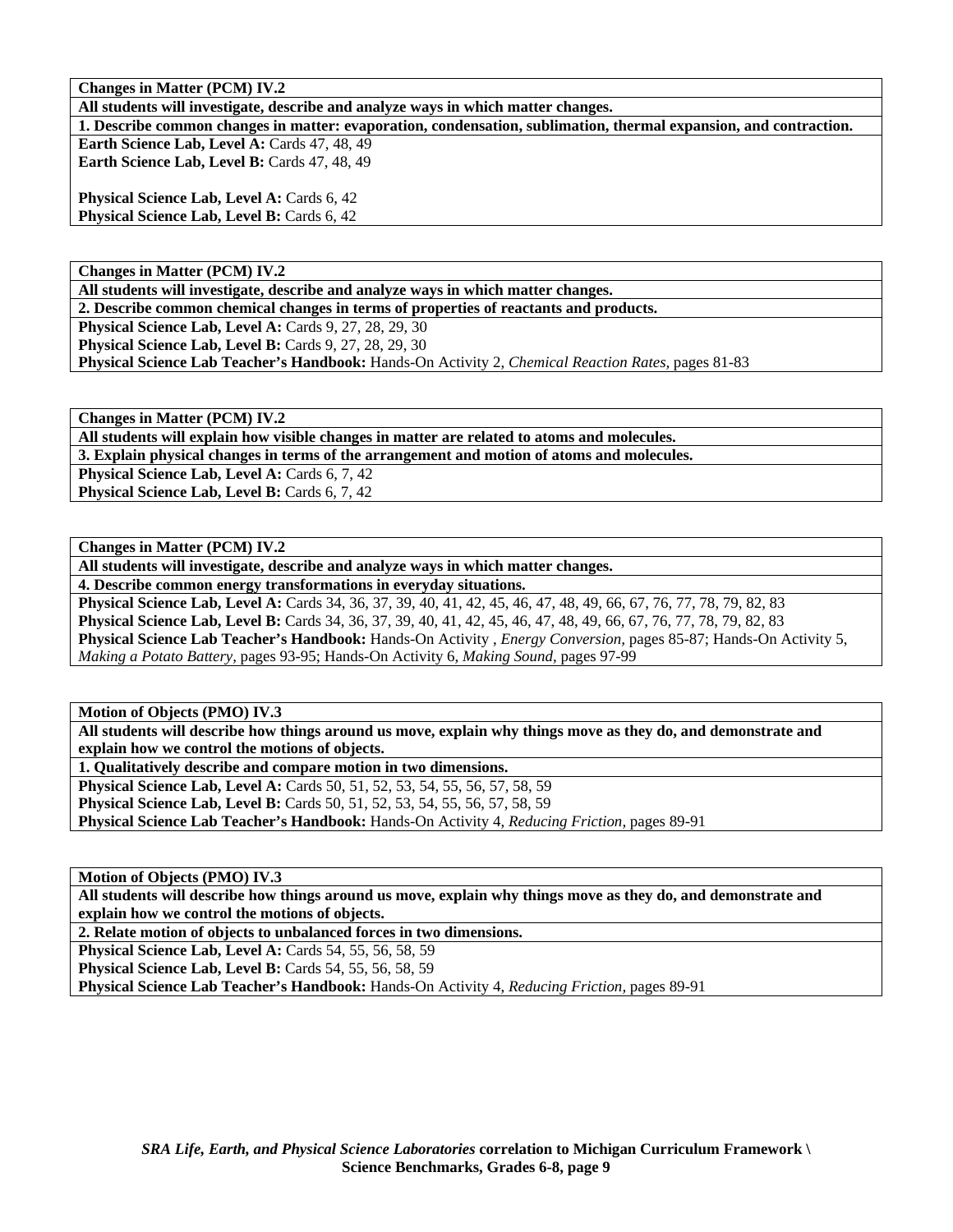**Motion of Objects (PMO) IV.3** 

**All students will describe how things around us move, explain why things move as they do, and demonstrate and explain how we control the motions of objects.** 

**3. Describe the non-contact forces exerted by magnets, electrically charged objects, and gravity.** 

**Physical Science Lab, Level A:** Cards 57, 59, 66, 67, 74, 75, 76 **Physical Science Lab, Level B:** Cards 57, 59, 66, 67, 74, 75, 76

**Motion of Objects (PMO) IV.3** 

**All students will describe how things around us move, explain why things move as they do, and demonstrate and explain how we control the motions of objects.** 

**4. Use electric currents to create magnetic fields, and explain applications of this principle.** 

**Physical Science Lab, Level A: Cards 66, 76** 

**Physical Science Lab, Level B: Cards 66, 76** 

**Motion of Objects (PMO) IV.3** 

**All students will describe how things around us move, explain why things move as they do, and demonstrate and explain how we control the motions of objects.** 

**5. Design strategies for moving objects by application of forces, including the use of simple machines.** 

**Physical Science Lab, Level A: Cards 63, 64** 

**Physical Science Lab, Level B: Cards 63, 64** 

**Waves and Vibrations (PWV) IV.4** 

**All students will describe sounds and sound waves.** 

**1. Explain how sound travels through different media.** 

**Physical Science Lab, Level A: Cards 77, 78, 79, 80, 81** 

**Physical Science Lab, Level B: Cards 77, 78, 79, 80, 81** 

**Physical Science Lab Teacher's Handbook:** Hands-On Activity 6, *Making Sound,* pages 97-99

**Waves and Vibrations (PWV) IV.4 All students will describe sounds and sound waves. 2. Explain how echoes occur and how they are used. Physical Science Lab, Level A: Card 81 Physical Science Lab, Level B: Card 81** 

| <b>Waves and Vibrations (PWV) IV.4</b>                               |
|----------------------------------------------------------------------|
| All students will explain shadows, color, and other light phenomena. |
| 3. Explain how light is required to see objects.                     |
| <b>Physical Science Lab, Level A: Cards 85, 89</b>                   |
| <b>Physical Science Lab, Level B: Cards 85, 89</b>                   |

| Waves and Vibrations (PWV) IV.4                                      |
|----------------------------------------------------------------------|
| All students will explain shadows, color, and other light phenomena. |
| 4. Describe ways in which light interacts with matter.               |
| <b>Physical Science Lab, Level A: Cards 85, 86, 87, 88, 89</b>       |
| <b>Physical Science Lab, Level B:</b> Cards 85, 86, 87, 88, 89       |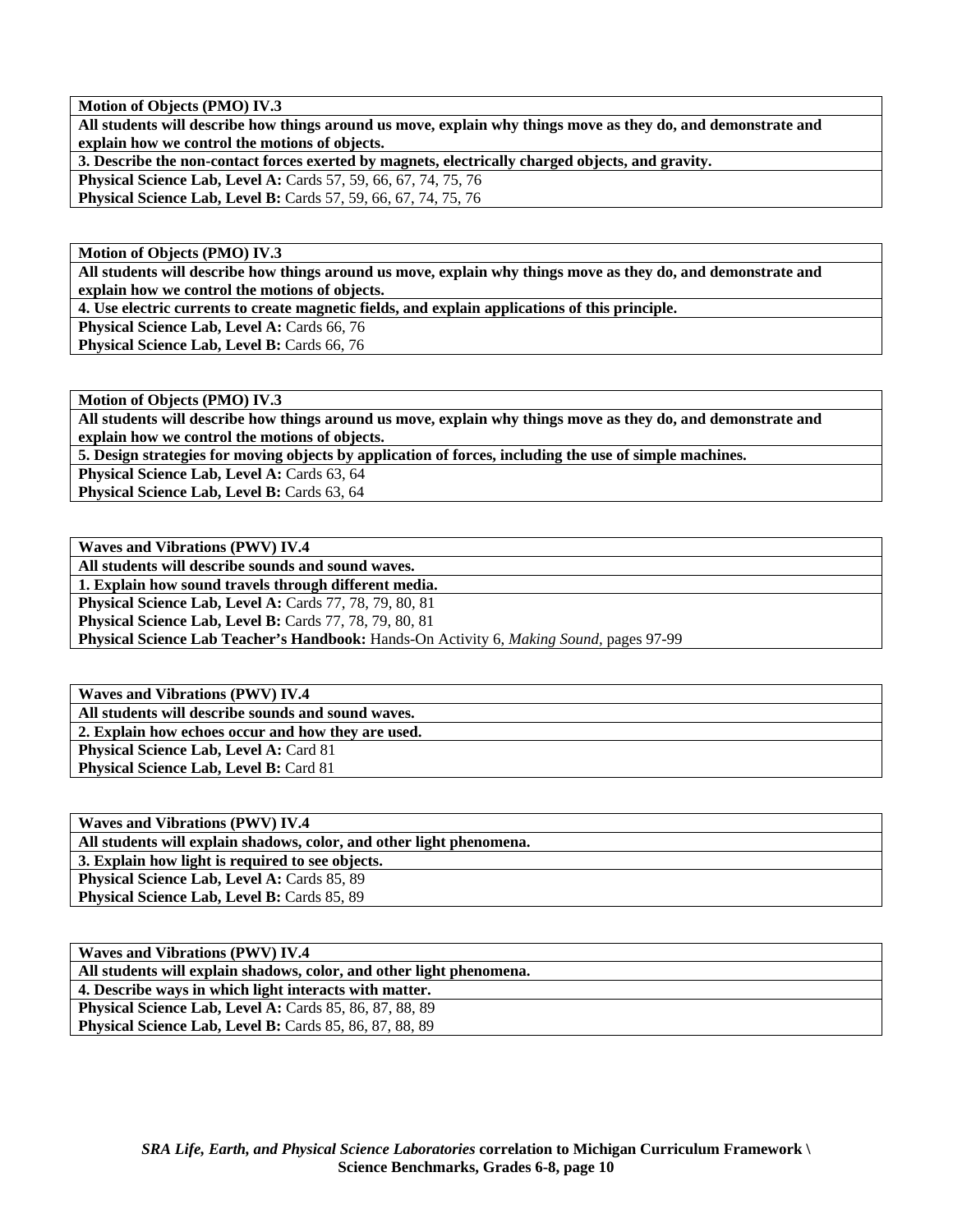**Waves and Vibrations (PWV) IV.4 All students will measure and describe vibrations and waves. 5. Describe the motion of vibrating objects.**  Earth Science Lab, Level A: Card 16 Earth Science Lab, Level B: Card 16 **Physical Science Lab, Level A: Cards 77, 78, 79, 80** 

**Physical Science Lab, Level B: Cards 77, 78, 79, 80 Physical Science Lab Teacher's Handbook:** Hands-On Activity 6, *Making Sound,* pages 97-99

**Geosphere (EG) V.1** 

**All students will describe the earth's surface.** 

**1. Describe and identify surface features using maps.** 

**Earth Science Lab, Level A: Cards 18, 19, 20, 21 Earth Science Lab, Level B: Cards 18, 19, 20, 21** 

**Earth Science Lab Teacher's Handbook:** Hands-On Activity 3, *Interpreting a Topographic Map,* pages 81-83

**Geosphere (EG) V.1** 

**All students will describe and explain how the earth's features change over time.** 

**2. Explain how rocks are formed. Earth Science Lab, Level A: Cards 6, 7, 8, 9** 

**Earth Science Lab, Level B:** Cards 6, 7, 8, 9

**Geosphere (EG) V.1** 

**All students will describe and explain how the earth's features change over time.** 

**3. Explain how rocks are broken down, how soil is formed and how surface features change.** 

**Earth Science Lab, Level A: Cards 15, 17, 22, 23, 24, 25, 26, 27, 28, 29 Earth Science Lab, Level B:** Cards 15, 17, 22, 23, 24, 25, 26, 27, 28, 29

**Geosphere (EG) V.1** 

**All students will describe and explain how the earth's features change over time.** 

**4. Explain how rocks and fossils are used to understand the age and geological history of the earth.** 

Life Science Lab, Level A: Card 67 Life Science Lab, Level B: Card 67

**Earth Science Lab, Level A: Cards 30, 31, 32, 33, 34 Earth Science Lab, Level B:** Cards 30, 31, 32, 33, 34

**Geosphere (EG) V.1** 

**All students will analyze effects of technology on the earth's surface and resources.** 

**5. Explain how technology changes the surface of the earth.** 

Life Science Lab, Level A: Cards 87, 88, 89, 90

**Life Science Lab, Level B: Cards 87, 88, 89, 90** 

**Life Science Lab Teacher's Handbook:** Hands-On Activity 7, *The Effects of Acid Rain,* pages 101-103

**Earth Science Lab, Level A: Cards 22, 20, 43, 59, 60, 61, 86 Earth Science Lab, Level B:** Cards 22, 29, 43, 59, 60, 61, 86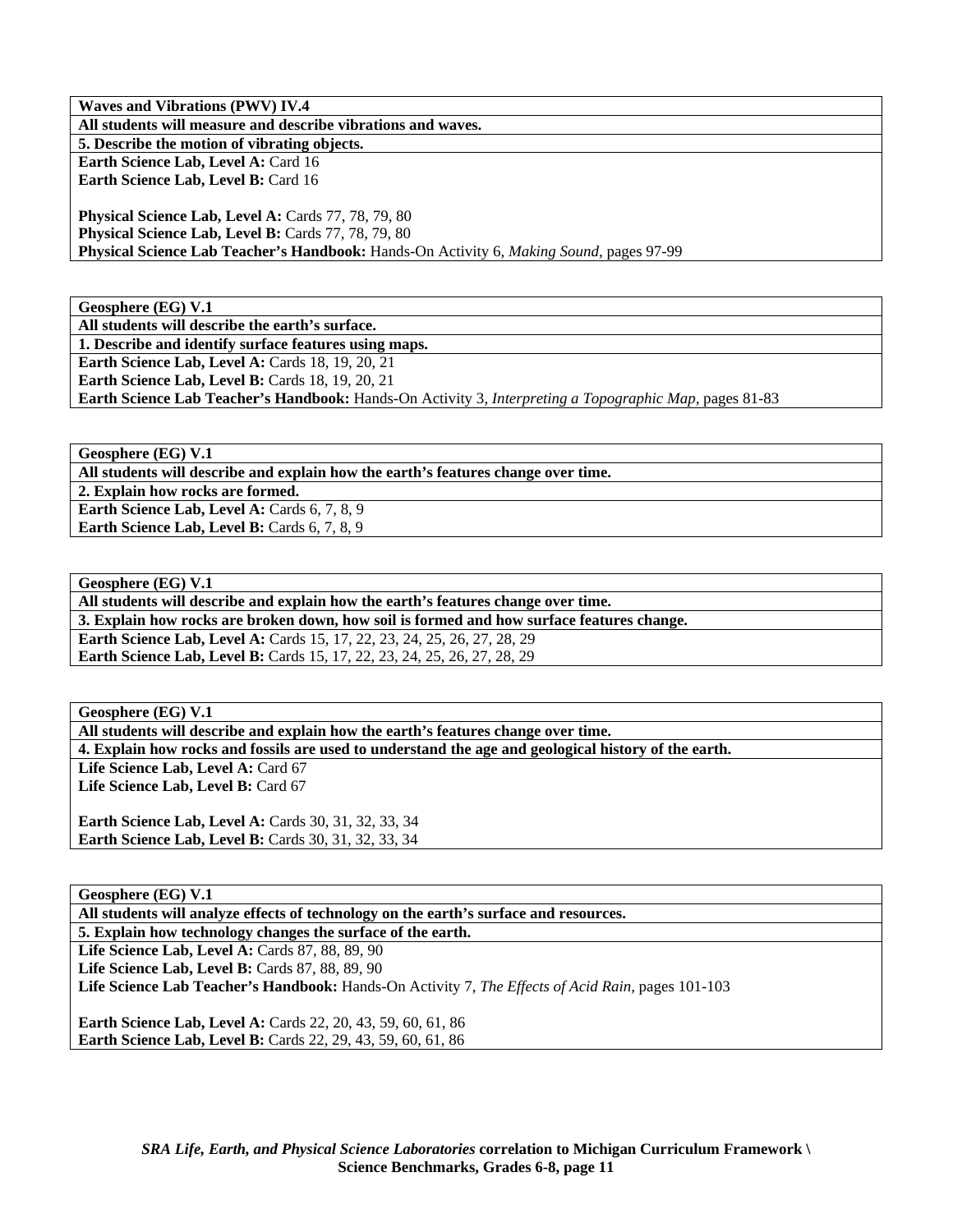**Hydrosphere (EH) V.2** 

**All students will describe the characteristics of water and demonstrate where water is found on earth. 1. Use maps of the earth to locate water in its various forms and describe conditions under which they exist. Earth Science Lab, Level A: Cards 47, 82, 83, 84, 87 Earth Science Lab, Level B: Cards 47, 82, 83, 84, 87** 

**Hydrosphere (EH) V.2** 

**All students will describe how water moves.** 

**2. Describe how surface water in Michigan reaches the oceans and returns.** 

**Earth Science Lab, Level A: Cards 47, 82, 83, 84, 87 Earth Science Lab, Level B: Cards 47, 82, 83, 84, 87** 

**Hydrosphere (EH) V.2 All students will analyze the interaction of human activities with the hydrosphere. 3. Explain how water exists below the earth's surface and how it is replenished.**  Earth Science Lab, Level A: Cards 82, 83, 84 **Earth Science Lab, Level B: Cards 82, 83, 84** 

**Hydrosphere (EH) V.2** 

**All students will analyze the interaction of human activities with the hydrosphere.** 

**4. Describe the origins of pollution in the hydrosphere.** 

Life Science Lab, Level A: Card 90

Life Science Lab, Level B: Card 90

**Life Science Lab Teacher's Handbook:** Hands-On Activity 7, *The Effects of Acid Rain,* pages 101-103

**Earth Science Lab, Level A: Cards 42, 86 Earth Science Lab, Level B: Cards 42, 86** 

**Atmosphere and Weather (EAW) V.3** 

**All students will investigate and describe what makes up weather and how it changes from day to day, from season to season, and over long periods of time.** 

**1. Explain patterns of changing weather and how they are measured.** 

Life Science Lab, Level A: Card 90 Life Science Lab, Level B: Card 90

**Earth Science Lab, Level A: Cards 42, 59, 60, 61, 86 Earth Science Lab, Level B:** Cards 42, 59, 60, 61, 86

**Atmosphere and Weather (EAW) V.3** 

**All students will explain what causes different kinds of weather.** 

**2. Describe the composition and characteristics of the atmosphere.** 

Earth Science Lab, Level A: Cards 36, 37, 38, 39, 40, 41, 42, 43, 44, 45, 46, 47, 48, 49 **Earth Science Lab, Level B:** Cards 36, 37, 38, 39, 40, 41, 42, 43, 44, 45, 46, 47, 48, 49 **Earth Science Lab Teacher's Handbook:** Hands-On Activity 5, *What is in the Air?,* pages 89-91